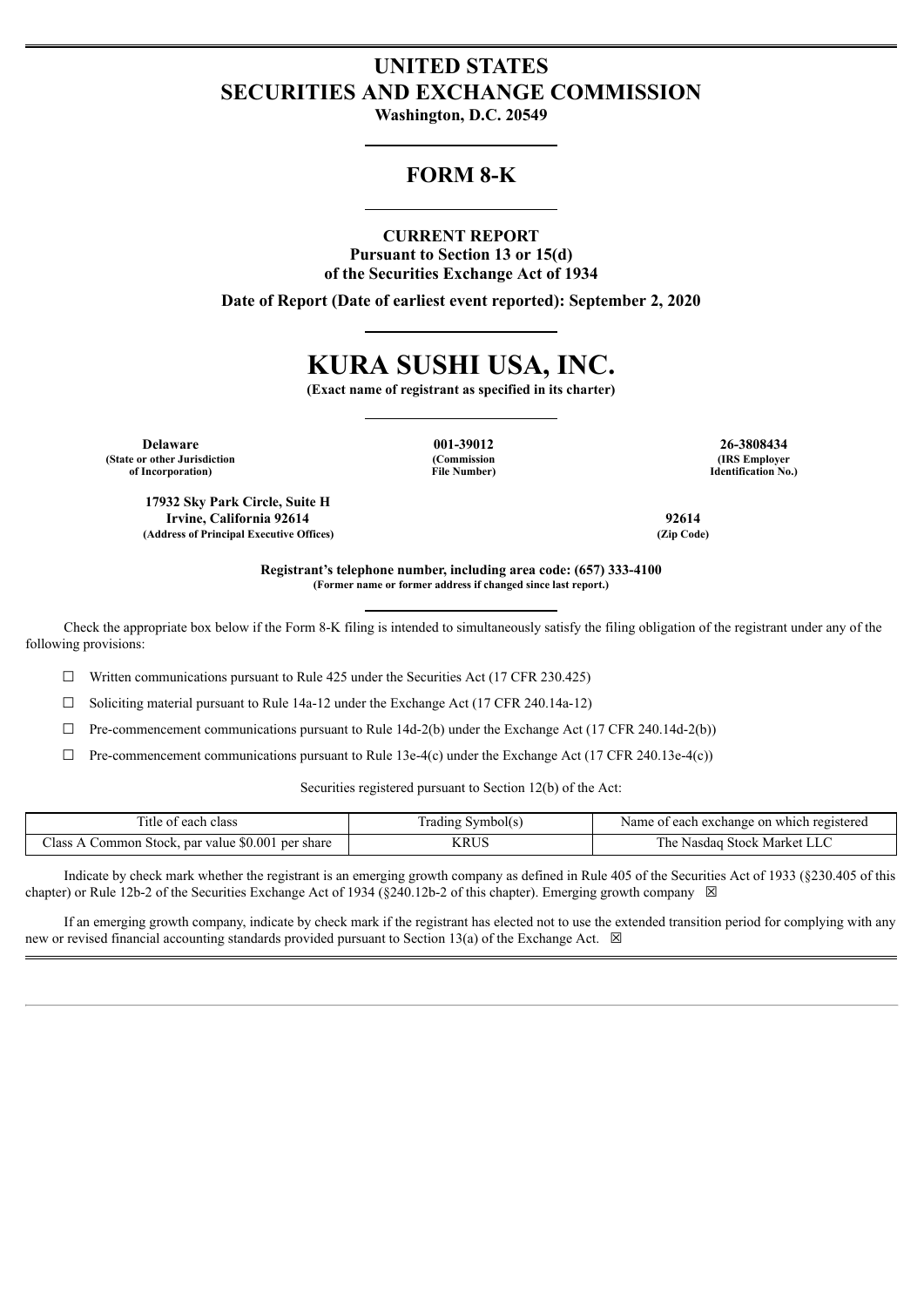#### **Item 1.01 Entry into a Material Definitive Agreement.**

On September 2, 2020, Kura Sushi USA, Inc. (the "Company") entered into a First Amendment to Revolving Credit Agreement (the "First Amendment") with Kura Sushi, Inc., the holder of a majority of the Company's capital stock ("Kura Japan"). Pursuant to the terms of the First Amendment, the Revolving Credit Agreement was amended, among other things, to (i) increase the maximum credit amount under the credit line from \$20 million to \$35 million, (ii) extend the maturity date for each advance from 12 months to 60 months from the date of disbursement and (iii) extend the last day of the period of availability for the advances under the credit line from March 31, 2024 to April 10, 2025. In connection with the First Amendment, the Revolving Credit Note under the Revolving Credit Agreement was also amended by incorporating the same amendments as provided under the First Amendment.

The foregoing is only a summary of the material terms of the First Amendment and the amended Revolving Credit Note and does not purport to be complete, and is qualified in its entirety by reference to the First Amendment and the amended Revolving Credit Note attached thereto, a copy of which is attached to this Current Report on Form 8-K as Exhibit 10.1 and incorporated by reference herein.

#### Item 2.03 Creation of a Direct Financial Obligation or an Obligation under an Off-Balance Sheet Arrangement of a Registrant.

The information set forth in Item 1.01 of this current report on Form 8-K, to the extent required by this Item 2.03, is incorporated herein by reference.

| <b>Item 9.01</b>          | <b>Financial Statements and Exhibits.</b>                                                                                 |  |
|---------------------------|---------------------------------------------------------------------------------------------------------------------------|--|
| (d)                       | Exhibits                                                                                                                  |  |
| Exhibit<br>N <sub>0</sub> | Description                                                                                                               |  |
| 10.1                      | First Amendment to Revolving Credit Agreement, dated September 2, 2020, between Kura Sushi USA, Inc. and Kura Sushi, Inc. |  |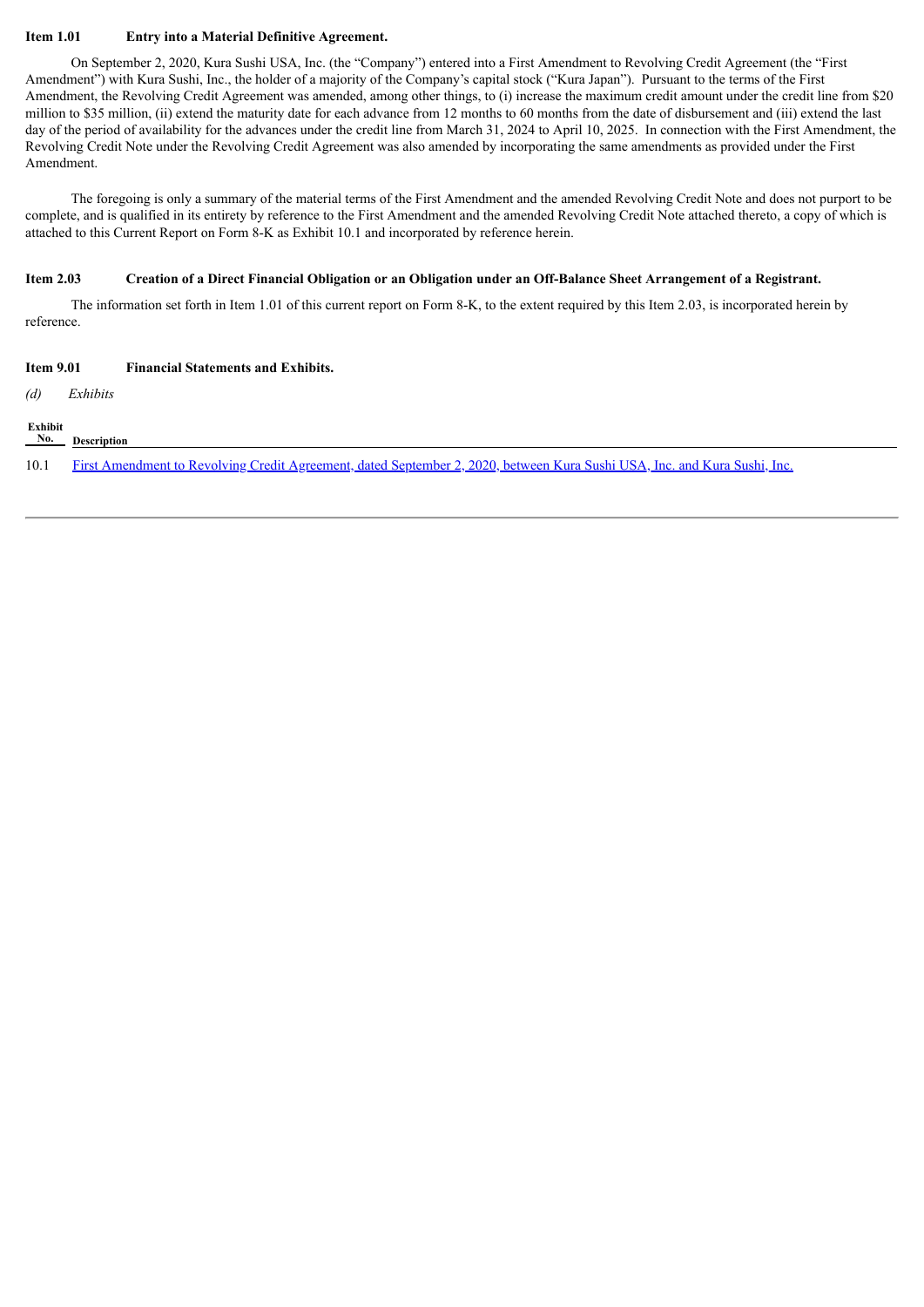#### **SIGNATURES**

Pursuant to the requirements of the Securities Exchange Act of 1934, the Registrant has duly caused this report to be signed on its behalf by the undersigned hereunto duly authorized.

KURA SUSHI USA, INC.

Date: September 3, 2020 By: /s/ Hajime Uba

Name: Hajime Uba Title: Chairman, President and CEO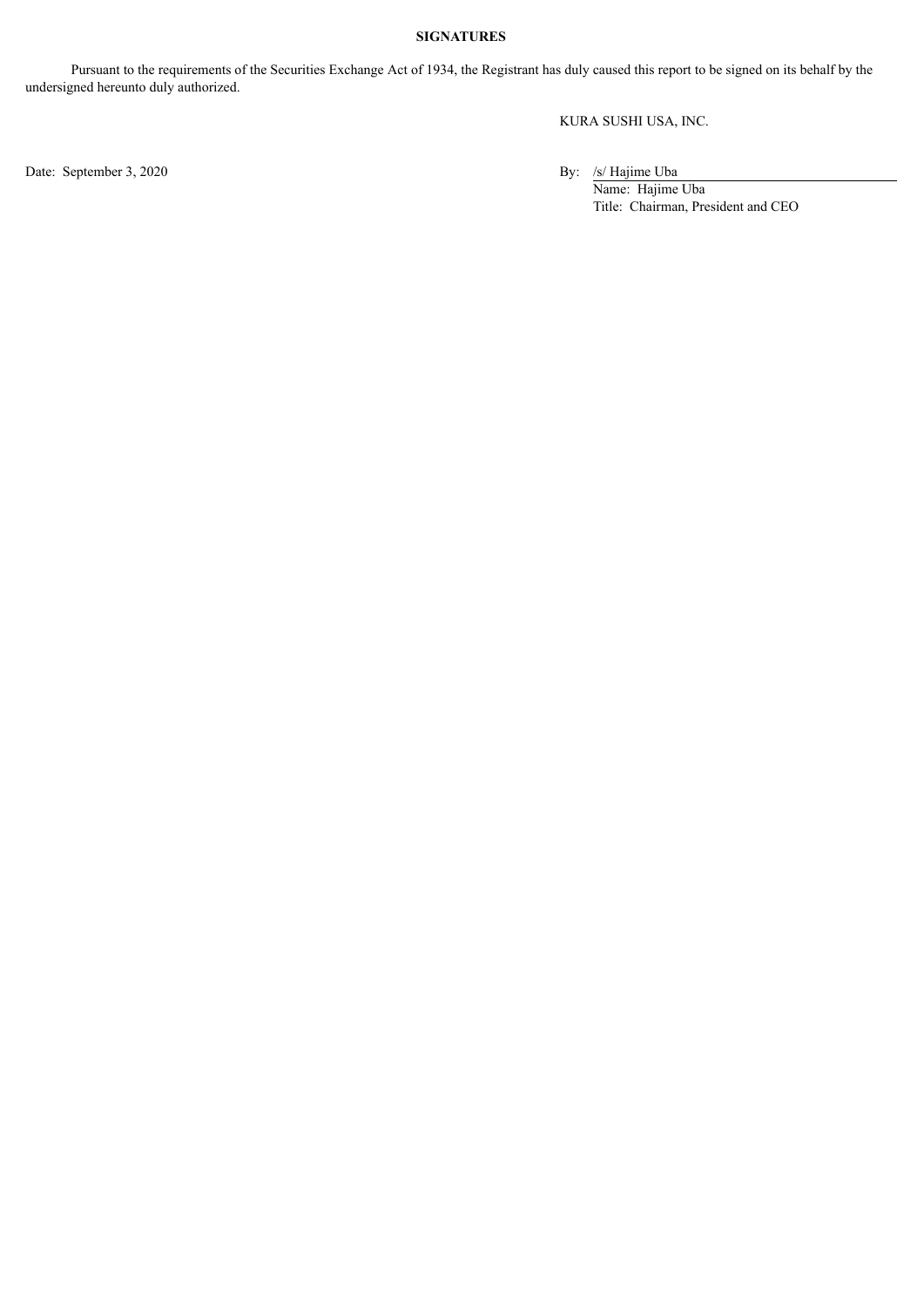#### **FIRST AMENDMENT TO REVOLVING CREDIT AGREEMENT**

<span id="page-3-0"></span>THIS FIRST AMENDMENT TO REVOLVING CREDIT AGREEMENT ("First Amendment") effective as of September 2, 2020, is made and executed between KURA SUSHI USA INC., a Delaware corporation ("Borrower") and KURA SUSHI INC., a Japanese corporation ("Lender").

### **RECITALS**

A. Borrower and Lender entered into that certain Revolving Credit Agreement dated as of April 10, 2020 (the "Loan Agreement") whereby Lender agreed to make available to Borrower loans on a revolving credit basis, in the principal amount of up to Twenty Million United States Dollars (US\$20,000,000.00) (the "Loan") as evidenced by that certain Promissory Note dated as of April 10, 2020 with Borrower as maker and made payable to Lender (the "Original Note").

B. Borrower and Lender now wish to amend certain terms of the Loan Agreement, including without limitation to increase the maximum credit amount to Thirty-Five Million Dollars (\$35,000,000), to extend the Maturity Date for the respective Advances from 12 months to 60 months, and to extend the period of availability for the Advances, as set forth below.

NOW, THEREFORE, in consideration of the mutual covenants and benefits contained herein, and for other good and valuable consideration, the receipt and sufficiency of which are hereby acknowledged, the parties agree as follows:

### **AGREEMENT**

1. Defined Terms. Capitalized terms used but not defined herein shall have the respective meanings assigned to them in the Loan Agreement.

2. Reaffirmation of the Loan. Borrower reaffirms all of its obligations under the Loan Agreement, and Borrower acknowledges that it has no claims, offsets, or defenses with respect to payment of sums due under the Loan Agreement or the Original Note.

3. Amendments to the Loan Agreement. The Loan Agreement is hereby amended as follows:

(a) Definition of Credit Line Commitment. The definition of Credit Line Commitment in Section 1.1 of the Loan Agreement, which presently reads in its entirety as follows:

> "Credit Line Commitment" means Twenty Million United States Dollars (US\$20,000,000.00) as such amount may be reduced from time to time pursuant to this Agreement, or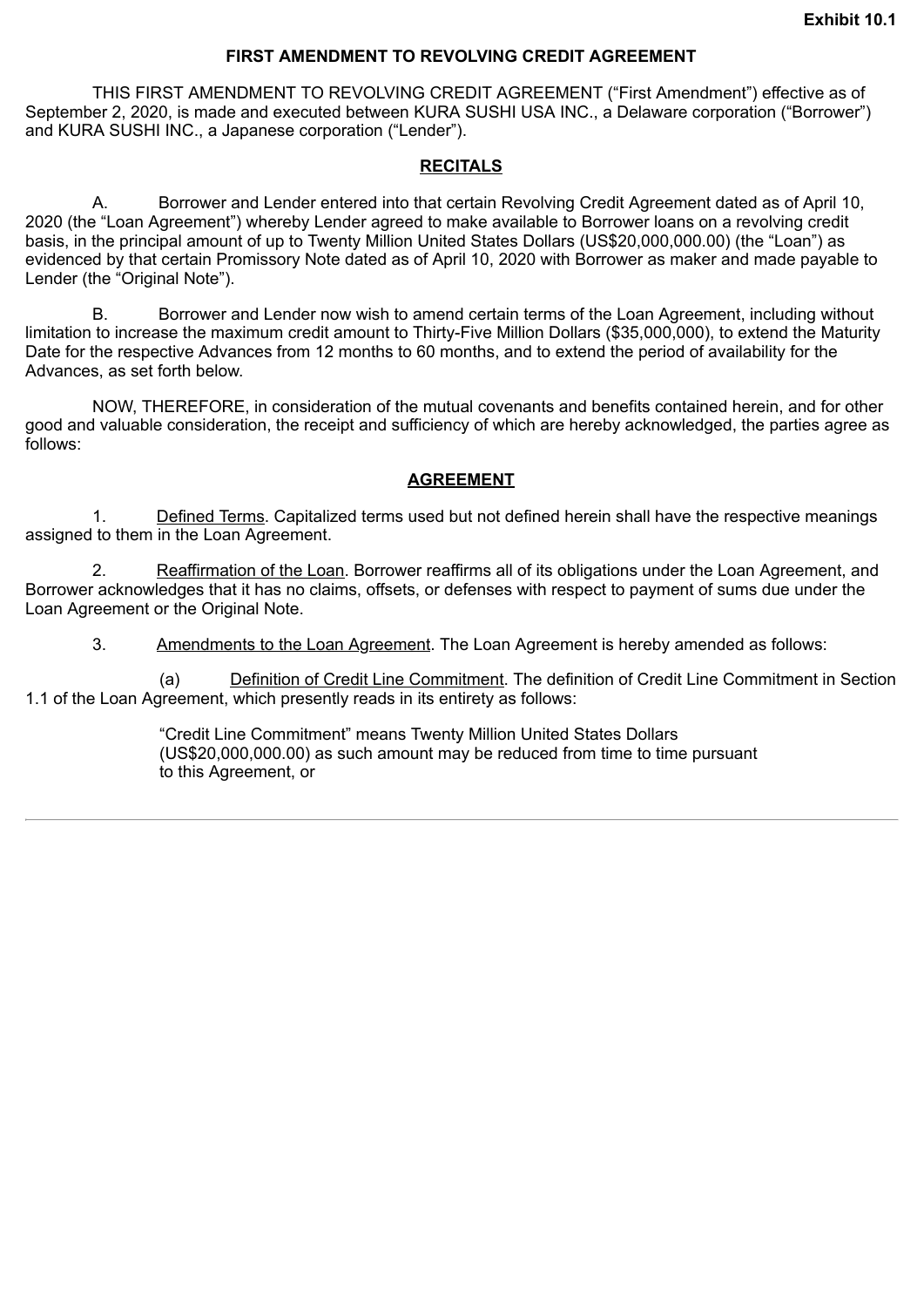Lender's commitment hereunder to extend credit in such amount, as the context may require.

is hereby amended and restated to read in its entirety as follows:

"Credit Line Commitment" means Thirty-Five Million United States Dollars (US\$35,000,000.00) as such amount may be reduced from time to time pursuant to this Agreement, or Lender's commitment hereunder to extend credit in such amount, as the context may require.

(b) Definition of Maturity Date. The definition of Maturity Date in Section 1.1 of the Loan Agreement, which presently reads in its entirety as follows:

> "Maturity Date" means the date that is twelve (12) months after the Disbursement Date, unless renewed or extended by mutual agreement of Borrower and Lender in additional twelve (12) month increments.

is hereby amended and restated to read in its entirety as follows:

"Maturity Date", for any Advance, means the date which is sixty (60) months after the date such Advance was disbursed to Borrower, unless renewed or extended by mutual agreement of Borrower and Lender in additional twelve (12) month increments.

(c) Section 2.1 of the Loan Agreement. Section 2.1 of the Loan Agreement, which presently reads in its entirety as follows:

> **2.1 Credit Line.** Subject to the terms and conditions of this Agreement, Lender agrees to make cash Advances (individually an "Advance" and collectively the "Advances") to Borrower from the date hereof until March 31, 2024. The aggregate principal amount of all outstanding Advances shall not exceed at any one time the Credit Line Commitment.

is hereby amended and restated to read in its entirety as follows:

**2.1 Credit Line.** Subject to the terms and conditions of this Agreement, Lender agrees to make cash Advances (individually an "Advance" and collectively the "Advances") to Borrower from the date hereof until April 10, 2025. The aggregate principal amount of all outstanding Advances shall not exceed at any one time the Credit Line Commitment.

 $\mathcal{L}$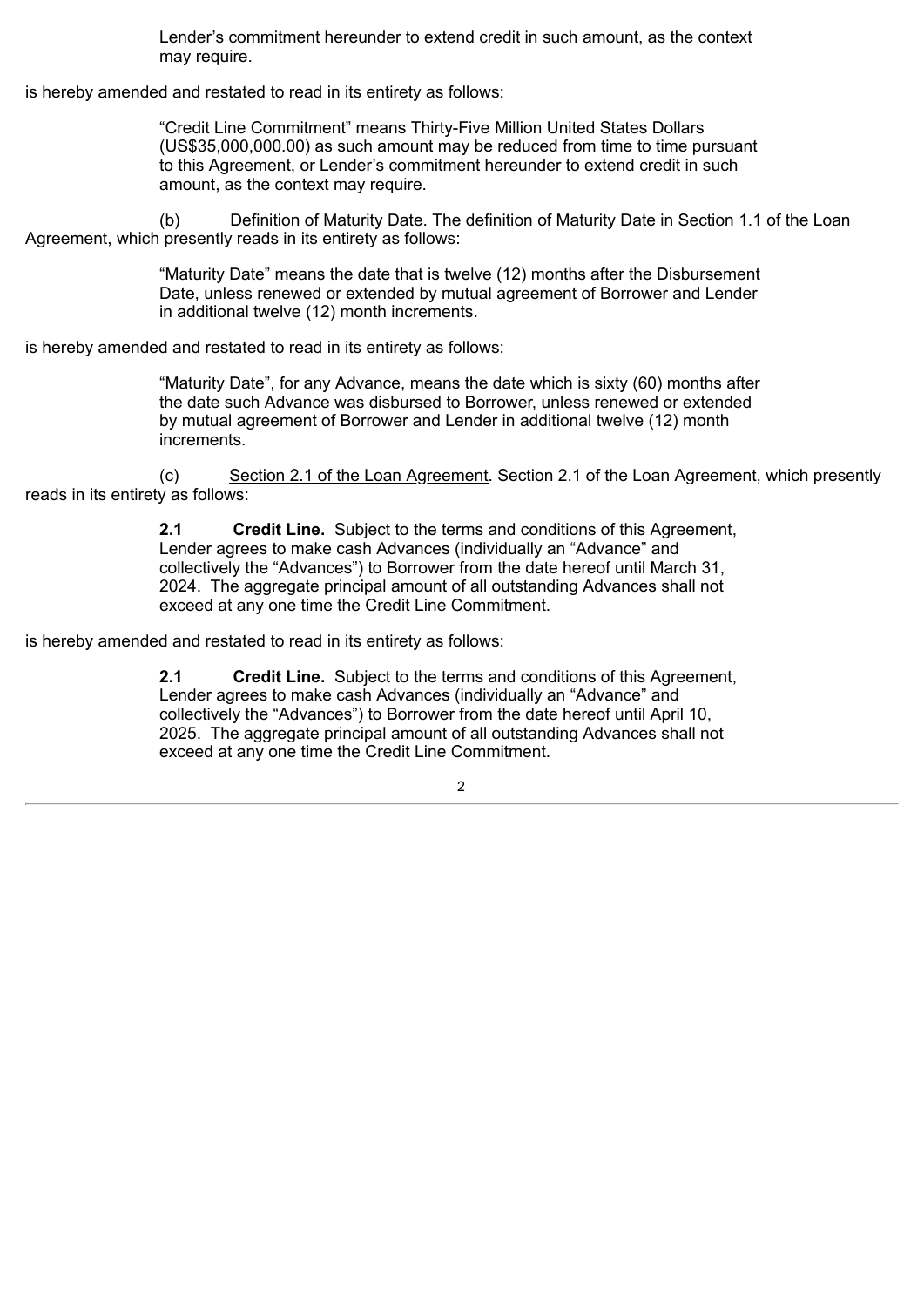(d) Section 2.2 of the Loan Agreement. Section 2.2 of the Loan Agreement, which presently reads in its entirety as follows:

> **2.2 Loan Fee.** Borrower shall pay an annual fee of \$20,000 to Lender in connection with the origination and maintenance of this Agreement. The first annual fee shall be payable upon the execution of this Agreement. Thereafter, Borrower shall pay the annual fee of \$20,000 to Lender on April 1 of each year, through April 1, 2023.

is hereby amended and restated to read in its entirety as follows:

**2.2 Loan Fee.** Borrower shall pay a fee of \$20,000 to Lender in connection with the origination of this Agreement upon the execution of this Agreement. Thereafter, Borrower shall pay the following maintenance fees to Lender: \$8,750 on September 1, 2020, \$35,000 on April 1, 2021, \$35,000 on April 1, 2022, \$35,000 on April 1, 2023, and \$35,000 on April 1, 2024.

4. Amendment to the Note. The Note is hereby amended and restated to read in its entirety as set forth in Exhibit A to this First Amendment.

5. Conditions Precedent. The effectiveness of this First Amendment is conditioned on Lender's receipt of, and, as applicable, Borrower's satisfaction of, the following:

(a) two executed counterparts of this First Amendment executed by Borrower and Lender;

(b) such other assurances, certificates, documents, consents or opinions as Lender may reasonably require.

6. Representations and Warranties. Borrower reaffirms and restates as of the date hereof all of the representations and warranties made by Borrower in the Loan Agreement, except to the extent such representations and warranties specifically relate to an earlier date and, where relevant, except for the effects of the Covid-19 pandemic and the preventive measures taken in response to it.

7. Confirmation. Except as modified by this First Amendment, the terms of the Loan Agreement are hereby ratified and confirmed and shall remain in full force and effect, without waiver or modification.

8. Due Execution. Borrower affirms to Lender that the execution, delivery, and performance of this First Amendment are within the powers of Borrower, have been duly authorized by all necessary company action, have received all necessary governmental approvals, if any, and do not contravene any law or any contractual restrictions binding on Borrower.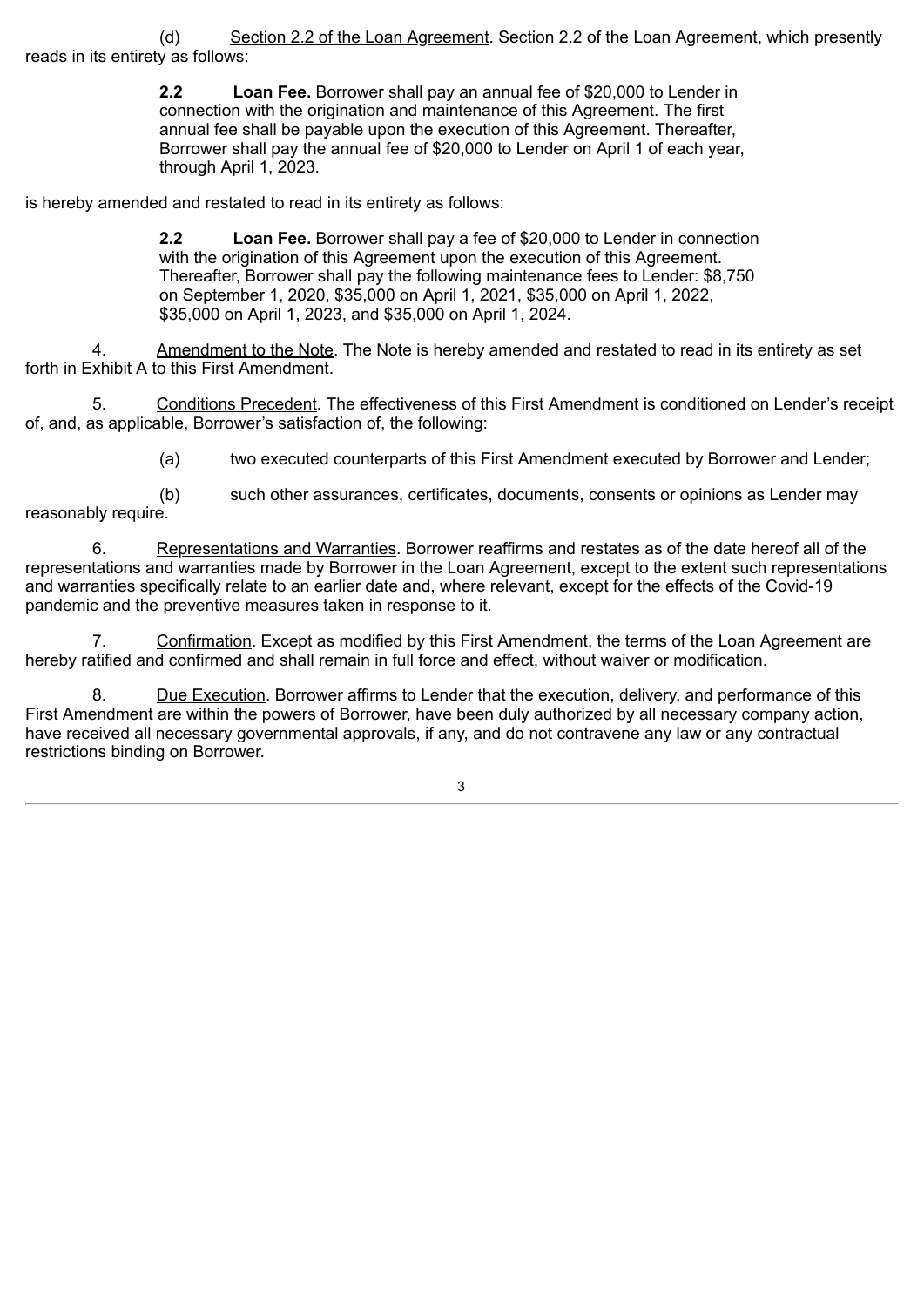9. Estoppel. To induce Lender to enter into this First Amendment, Borrower hereby acknowledges and agrees that, after giving effect to this First Amendment, as of the date hereof, there exists no default or Event of Default and no right of offset, defense, counterclaim, or objection in favor of Borrower as against Lender with respect to the Loan.

10. Counterparts. This First Amendment may be executed in counterparts, which counterparts, when so executed and delivered, shall together constitute but one original. Delivery of an executed counterpart to this First Amendment by facsimile or in electronic (i.e., "pdf" or "tif") format shall be as valid and effective as the delivery of a manually executed counterpart of this First Amendment.

11. Severability. Any provision of this First Amendment held by a court of competent jurisdiction to be invalid or unenforceable shall not impair or invalidate the remainder of this First Amendment, and the effect thereof shall be confined to the provision so held to be invalid or unenforceable.

12. Costs and Expenses. Borrower agrees to pay all reasonable costs and expenses (including reasonable attorneys' fees) expended or incurred by Lender in connection with the negotiation, documentation, and preparation of this First Amendment and any other documents executed in connection herewith.

13. Governing Law. This First Amendment shall be governed by and construed in accordance with the laws of the State of California.

14. Headings. The headings in this First Amendment are inserted solely for the convenience of reference and are not a part of and are not intended to govern, limit, or aid in the construction or interpretation of any term or provision hereof.

15. No Oral Agreements. This First Amendment represents the final agreement between the parties with respect to the subject matter hereof and may not be contradicted by evidence of prior, contemporaneous, or subsequent oral agreements of the parties. There are no unwritten oral agreements between the parties.

[ *The remainder of this page is intentionally blank; signature page follows.* ]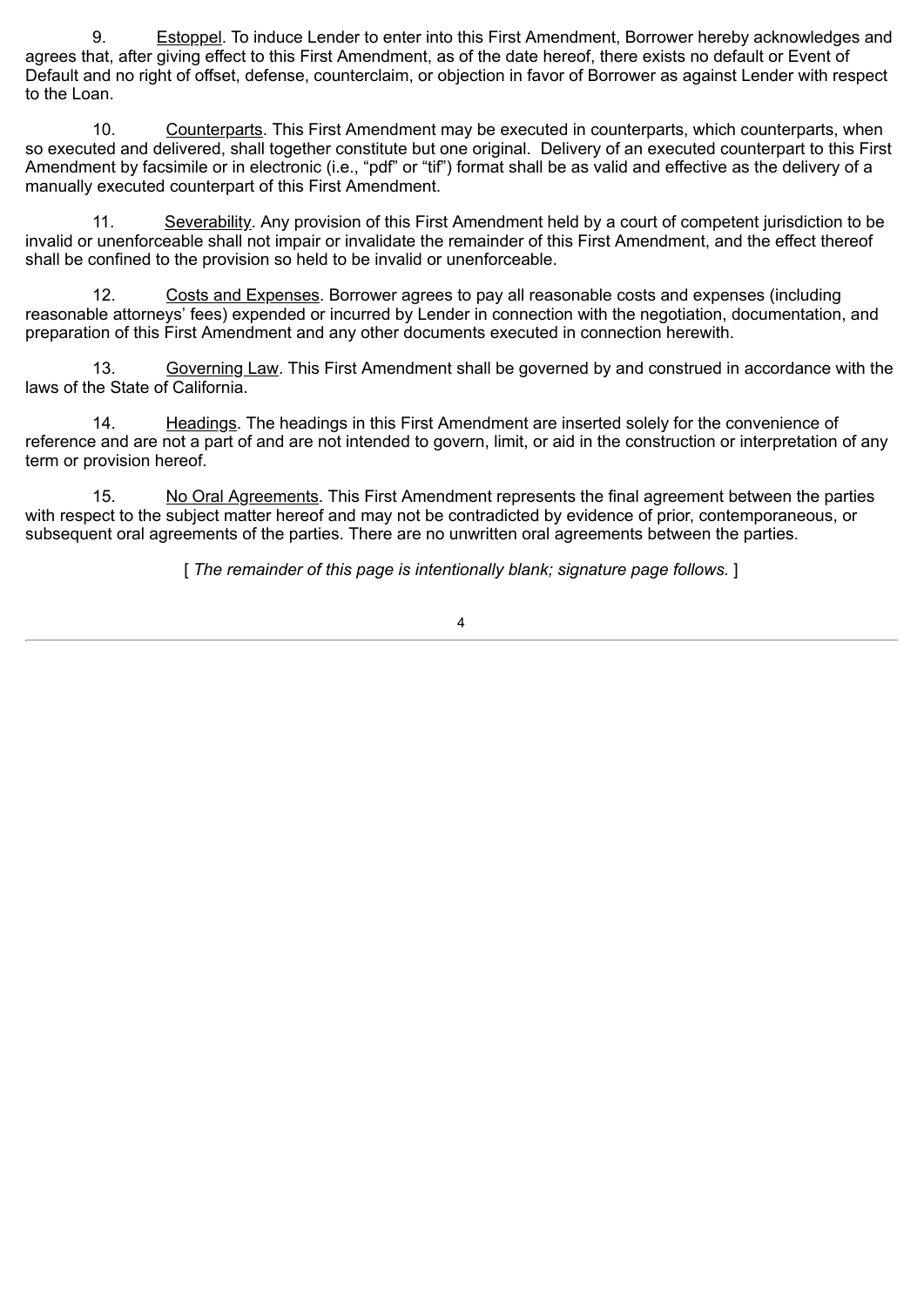IN WITNESS WHEREOF, the undersigned have executed this First Amendment as of the date first written above.

> Borrower: KURA SUSHI USA INC., a Delaware corporation

| By:    | /s/ Hajime Uba    |  |
|--------|-------------------|--|
| Name:  | Hajime Uba        |  |
| Title: | President and CEO |  |

Address: 17932 Sky Park Circle, Suite H, Irvine, California 92614

Lender: KURA SUSHI INC., a Japanese corporation

| By     | /s/ Hiroyuki Hisamune    |
|--------|--------------------------|
| Name:  | Hiroyuki Hisamune        |
| Title: | <b>Managing Director</b> |

Address: 1-2-2 Fukasaka, Naka-ku, Sakai, Osaka Japan 599-8253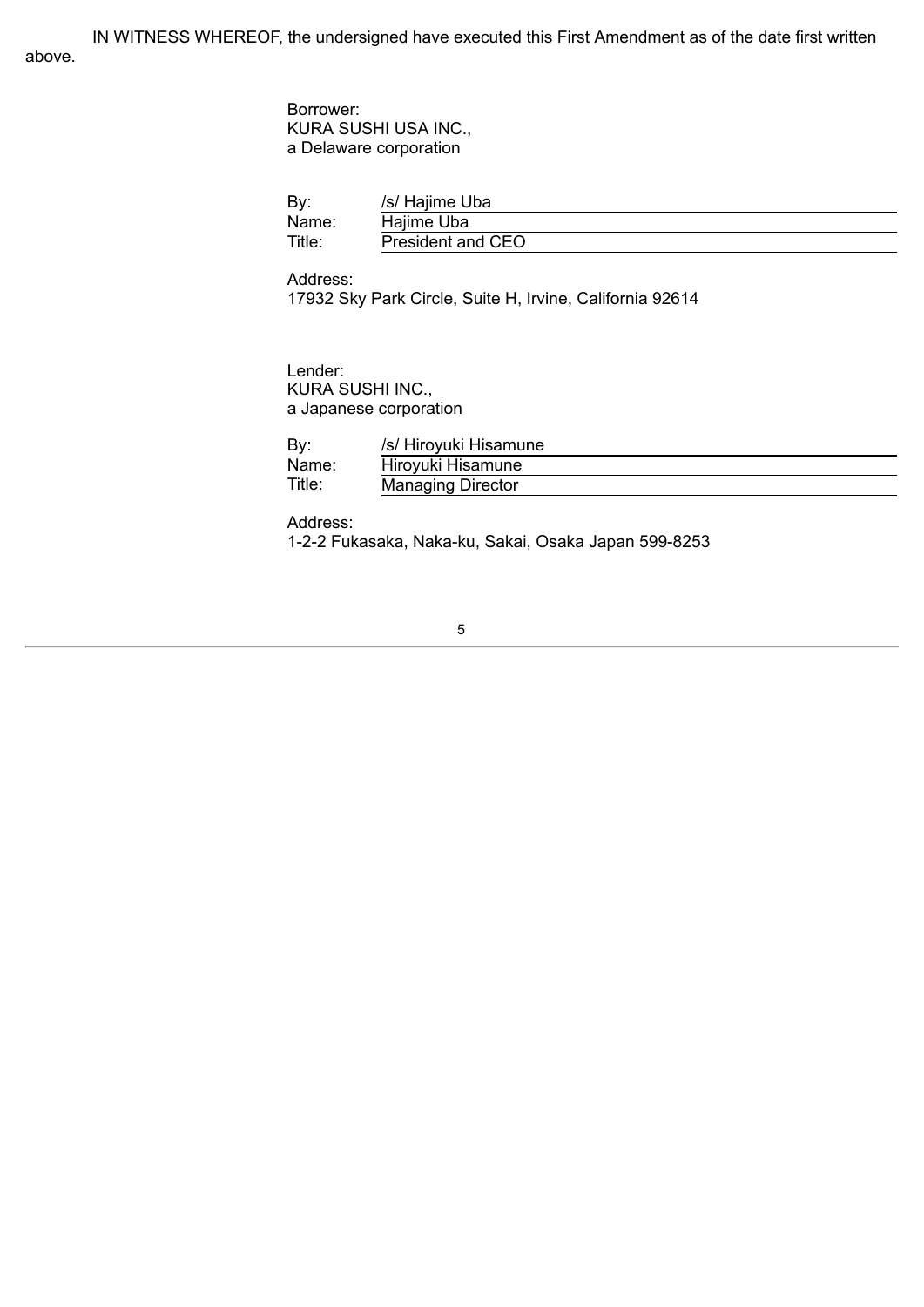## **EXHIBIT A**

# **AMENDED AND RESTATED REVOLVING CREDIT NOTE**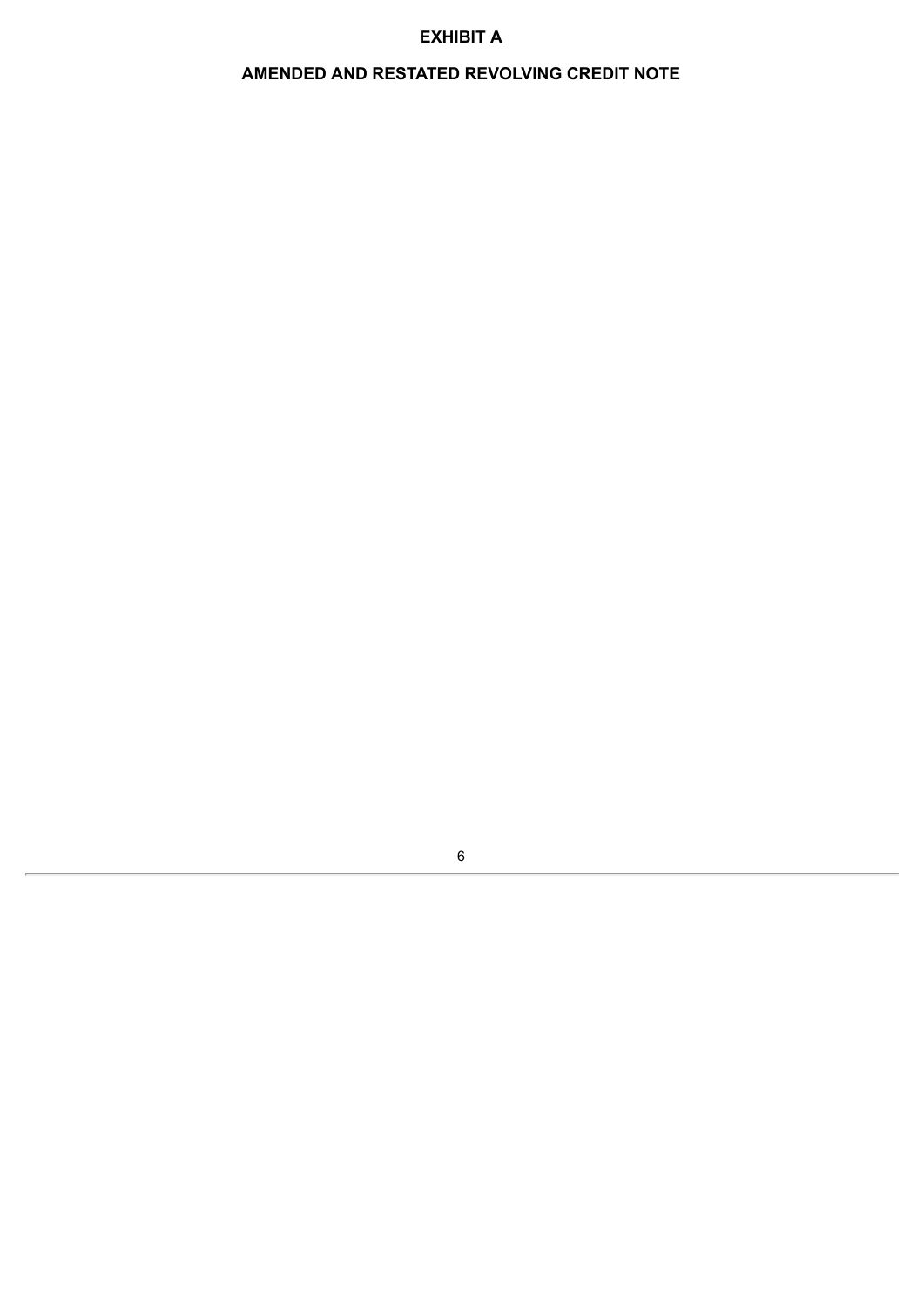#### **AMENDED AND RESTATED REVOLVING CREDIT NOTE**

**This Amended and Restated Revolving Credit Note amends and restates in its entirety that certain Revolving Credit Note dated as of April 10, 2020 made by KURA SUSHI USA INC., a Delaware corporation, payable to KURA SUSHI INC., a Japanese corporation, in the original principal amount of Twenty Million United States Dollars (U.S.\$20,000,000.00)**

## **REVOLVING CREDIT NOTE**

### **U.S.\$35,000,000.00**

**1. PROMISE TO PAY/PLACE OF PAYMENT**. FOR VALUE RECEIVED, the undersigned KURA SUSHI USA INC., a Delaware corporation, ("Borrower"), promises to pay KURA SUSHI INC., a Japanese corporation ("Lender"), the principal sum of Thirty-Five Million United States Dollars (U.S.\$35,000,000.00), or such lesser sum as may be loaned to Borrower pursuant to the Loan Agreement (as defined below), together with interest on the principal balance, from time to time remaining unpaid, from the Disbursement Date until paid, at the Interest Rate set forth in this Note.

**2. RECORD OF ADVANCES AND CREDIT.** Borrower hereby authorizes Lender to enter in its books and records all loans ("Advances") made to Borrower and all payments of principal amounts in respect of such loans, which entries shall, in the absence of manifest error, be conclusive as to the outstanding principal amount of all loans made to Borrower; provided, however that the failure to make such entries with respect to any loan or payment shall not limit or otherwise affect the obligations of Borrower under the Loan Agreement or this Note.

**3. DEFINITIONS**. Capitalized terms in this Note that are not defined when first used have the meanings set forth below or, if not defined below, as defined in the Loan Agreement:

**3.1 Disbursement Date**. The Disbursement Date is the date on which Lender first disburses an Advance to or for the account of Borrower.

**3.2 Interest Rate**. The Interest Rate shall be  $($  %) per annum.

**3.3 Loan Agreement**. The Loan Agreement is that certain revolving credit agreement dated as of April 10, 2020, between Lender and Borrower, as the same may be amended from time to time.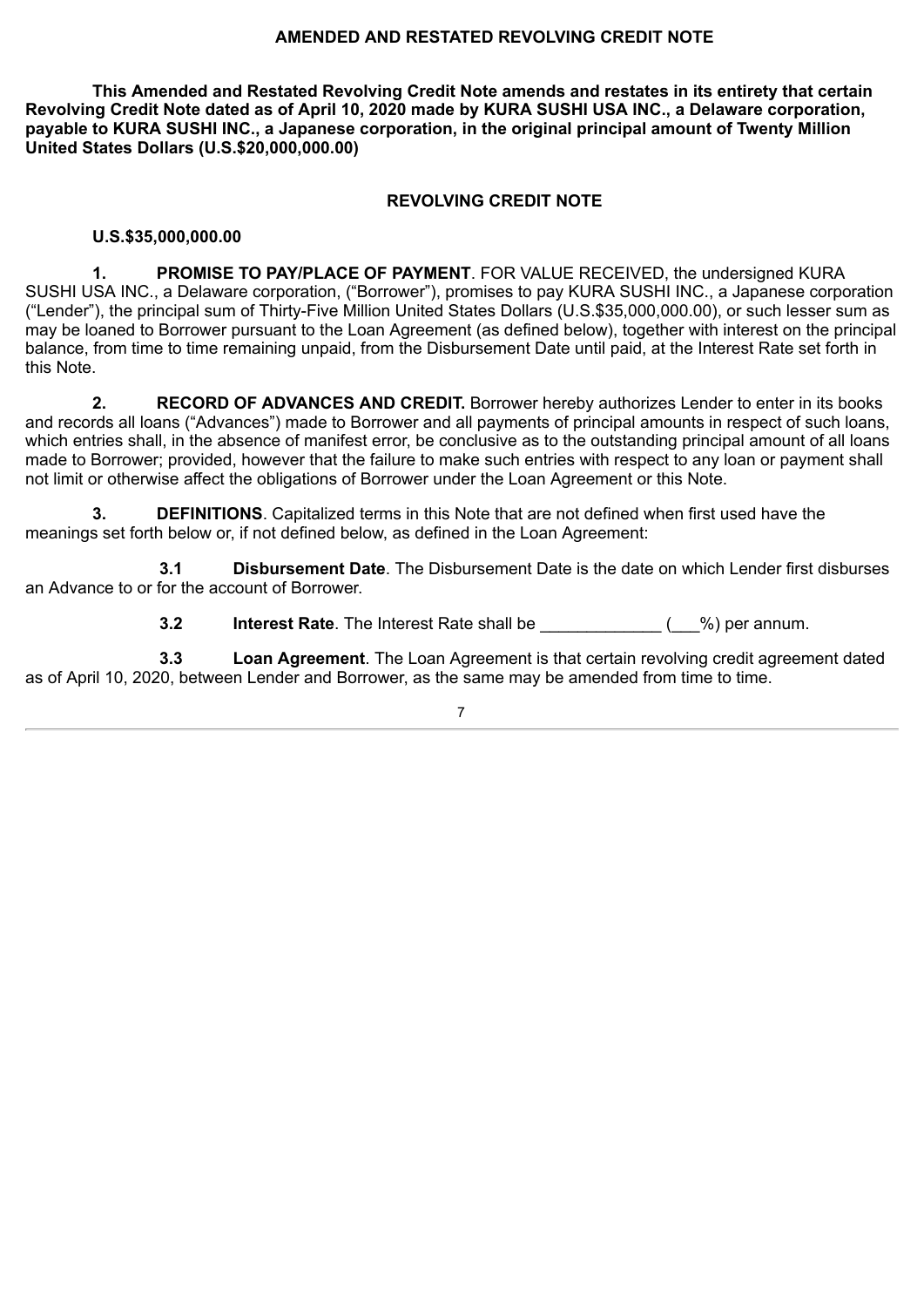**3.4 Maturity Date.** Maturity Date, for any Advance, means the date which is sixty (60) months after the date such Advance was disbursed to Borrower, unless renewed or extended by mutual agreement of Borrower and Lender in additional twelve (12) month increments.

**3.5 Prime Rate.** Prime Rate shall mean the rate of interest which Bank of America, N.A. ("BOA") announces and publishes from its principal office in San Francisco as its "prime rate". The Prime Rate is not intended to be the lowest rate of interest charged by BOA to its borrowers. Each change in the Interest Rate shall become effective on the effective date of each change in Prime Rate, as announced by BOA. If more than one category of "prime rate" publicly announced by BOA is in effect during any calendar month, the Prime Rate shall be the highest "prime rate" in effect. If BOA shall not publicly announce its "prime rate", then the Prime Rate shall be the highest reference, base or prime rate in effect as announced by the largest bank (in terms of capital and surplus) having its principal office in Los Angeles, California, which bank publicly announces such a rate.

**4. PAYMENT OF PRINCIPAL AND INTEREST**. Principal and interest shall be payable in accordance with the following provisions:

**4.1 Payments of Interest**. Borrower shall pay to Lender interest on the unpaid principal balance of this Note, on demand, at the then prevailing Interest Rate. Borrower and Lender agree that the Interest Rate on an Advance may be subject to adjustment by mutual agreement if the maturity of an Advance is renewed or extended.

**4.2 Application of Payments**. Notwithstanding any provision to the contrary, payments of principal and interest received shall be applied first to any late payment fees, then to accrued interest, and lastly to principal.

**4.3 Payments of Principal**. Borrower shall repay each cash Advance not later than the Maturity Date of such Advance. Amounts repaid may be re-borrowed, provided that no Advance shall be made on or after April 10, 2025.

**5. CALCULATION OF INTEREST**. Interest payable with respect to any monthly payment shall be calculated according to the actual number of days in such period as a fraction of a 360‑day year.

**6. PREPAYMENTS WITH NO PENALTY**. Borrower may at any time prepay the principal amount outstanding under this Note in whole or in part together with accrued interest to the date of such prepayment on the amount prepaid. Amounts prepaid hereunder may be re-borrowed.

**7. ACCELERATION ON DEFAULT**. If any part of the principal or interest under this Note is not paid when due, or if an Event of Default under the Loan Agreement or any other instrument securing or executed in connection with this Note or the Loan Agreement is not cured by a date specified in a notice to Borrower, the entire principal amount outstanding and the accrued interest shall at once become due and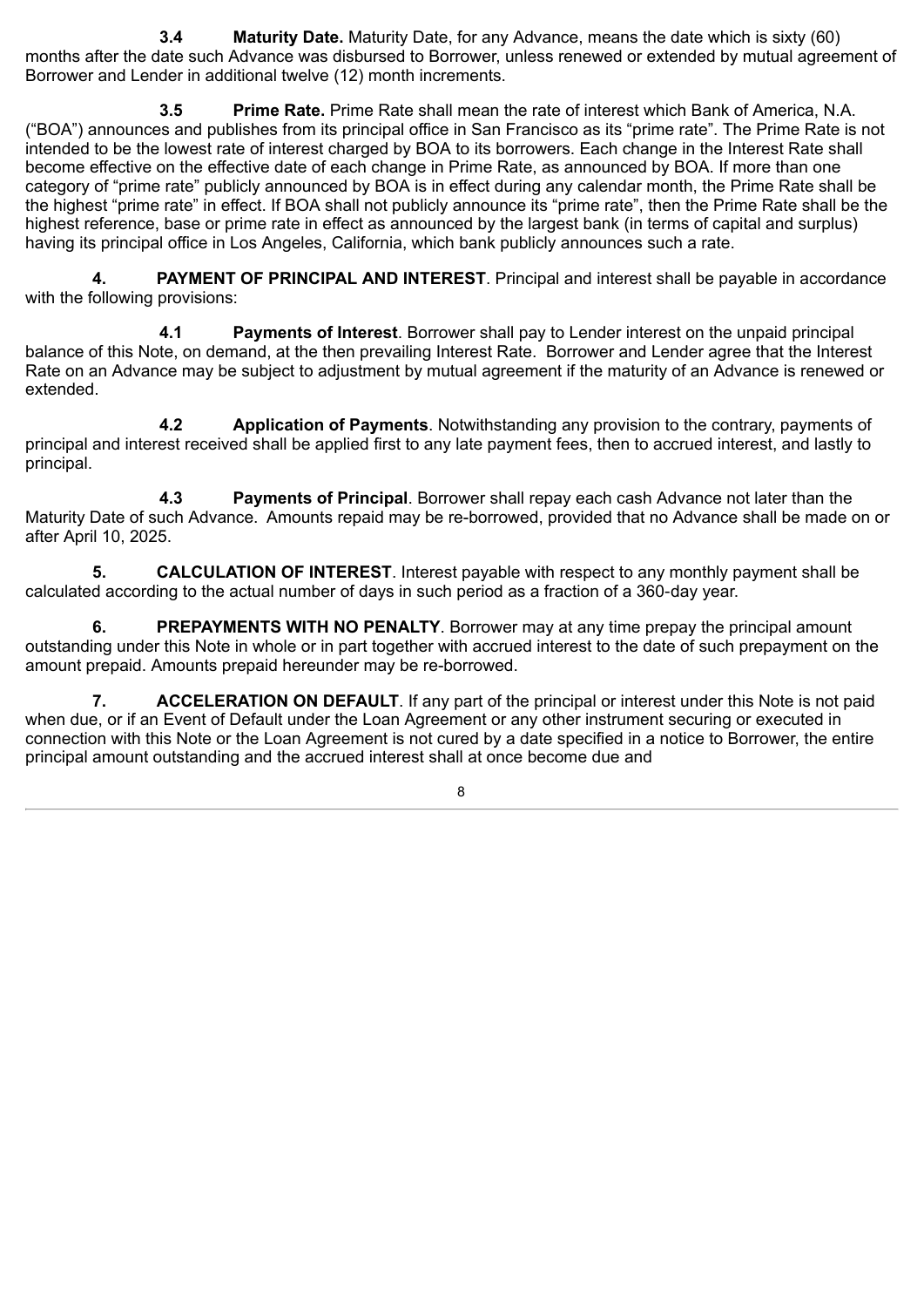payable at the option of Lender. Lender may exercise this option to accelerate during any Event of Default by Borrower regardless of any prior forbearance. Any failure of Lender to make such election following an Event of Default shall not constitute a waiver of Lender's right to make the election in the event of any subsequent Event of Default.

**8. LATE PAYMENT CHARGE**. If any payment of principal or interest under this Note is not paid within five (5) calendar days of when due, a late charge of Two Hundred Dollars (US\$200.00) may be charged by Lender for the purpose of defraying the expenses incident to handling such delinquent payments. Such late charge represents a reasonable sum considering all of the circumstances existing on the date of this Note and represents a fair and reasonable estimate of the costs that will be sustained by Lender due to the failure of Borrower to make timely payments. The parties further agree that proof of actual damages would be costly or inconvenient. Such late charge shall be paid without prejudice to the right of Lender to collect any other amounts provided to be paid or to declare a default under this Note or from exercising any of the other rights and remedies of Lender.

**9. INTEREST ON LATE PAYMENTS**. Notwithstanding any provision in this Note to the contrary, any principal, accrued interest, late payment charges, and other amounts which are payable under this Note, the Loan Agreement or any other instrument, agreement, or document executed by Borrower in connection with the loan evidenced by this Note and which are not paid within five (5) calendar days of when due, shall thereafter bear interest, compounded monthly, at the rate which is the sum of three percent (3%) per annum plus the Prime Rate then in effect, not to exceed the maximum rate of interest allowed by law.

**10. ATTORNEYS' FEES**. Borrower agrees to pay the following costs, expenses, and attorneys' fees paid or incurred by Lender, or adjudged by a court: (1) Actual costs of collection, costs and expenses, and attorneys' fees paid or incurred in connection with the collection, enforcement, modification, or administration of this Note or any Loan Document, whether or not suit is filed; and (2) costs of suit and such sum as the court may adjudge as attorneys' fees in any action to enforce payment of this Note or any part of it. In addition to the foregoing award of attorneys' fees, Lender shall be entitled to its attorneys' fees incurred in any post-judgment proceedings to enforce any judgment in connection with this Note or any Loan Document. This provision is separate and several and shall survive the merger of this provision into any judgment.

**11. WAIVER OF PRESENTMENT, NOTICE OF DISHONOR, AND PROTEST**. Presentment, notice of dishonor, and protest are waived by all makers, sureties, guarantors, and endorsers of this Note.

**12. FORBEARANCE NOT A WAIVER**. No delay or omission on the part of Lender in exercising any rights under this Note or under the Loan Agreement or any other security agreement given to secure this Note, on default by Borrower, shall operate as a waiver of such right or of any other right under this Note or other agreements, for the same default or any other default. Borrower, any sureties,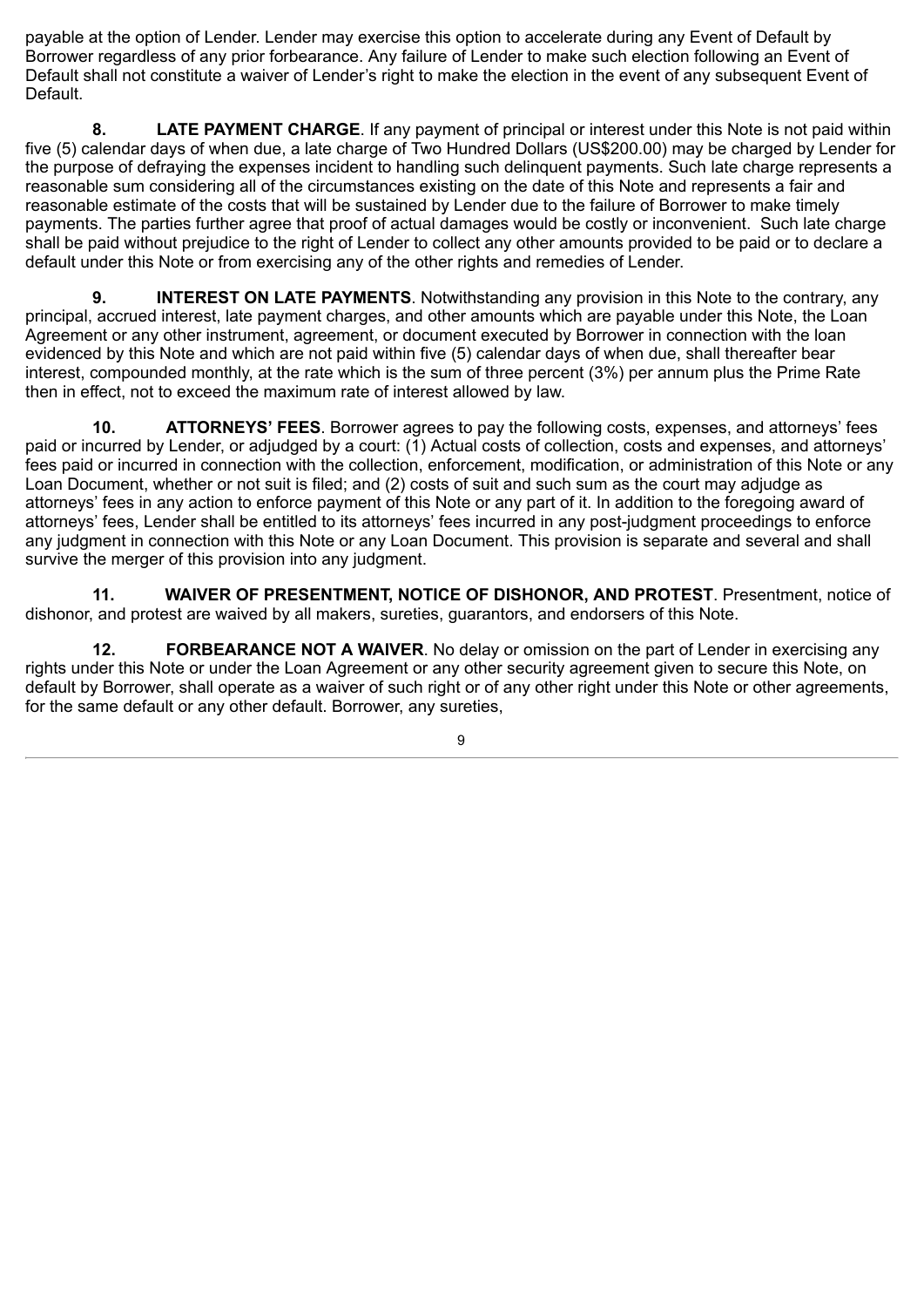guarantors, and endorsers of this Note consent to all extensions without notice for any period or periods of time and to the acceptance of partial payments before or after maturity, and to the acceptance, release, and substitution of security, all without prejudice to Lender. Lender shall similarly have the right to deal in any way, at any time, with one or more of the foregoing parties without notice to any other party, and to grant such party any extensions of time for payments of any of the indebtedness, or to grant any other indulgences or forbearances whatsoever, without notice to any other party and without in any way affecting the personal liability of any such party.

**13. LOSS, THEFT, DESTRUCTION OR MUTILATION OF NOTE**. In the event of the loss, theft or destruction of this Note, upon Borrower's receipt of a reasonably satisfactory indemnification agreement executed in favor of Borrower by the party who held this Note immediately prior to its loss, theft or destruction, or in the event of the mutilation of this Note, upon Lender's surrender to Borrower of the mutilated Note, Borrower shall execute and deliver to such party or Lender, as the case may be, a new promissory note in form and content identical to this Note in lieu of the lost, stolen, destroyed or mutilated Note.

**14. NOTICES**. Any notice, request, demand, statement, authorization, approval, or consent required or permitted under this Note shall be in writing and shall be made in accordance with Section 9.5 of the Loan Agreement.

#### **15. GOVERNING LAW. THIS NOTE SHALL BE CONSTRUED AND ENFORCEABLE ACCORDING TO THE LAWS OF THE STATE OF CALIFORNIA. VENUE FOR PURPOSES OF THIS NOTE WILL BE IN ANY COURT SERVICING ORANGE COUNTY AND BORROWER AGREES TO BE SUBJECT TO THE PERSONAL JURISDICTION OF THE STATE OF CALIFORNIA, INCLUDING ANY STATE OR FEDERAL COURT SITTING THEREIN AND ALL COURT RULES THEREOF.**

**16. WAIVER OF STATUTE OF LIMITATIONS**. The pleading of any statute of limitations as a defense to the obligations evidenced by this Note is waived to the fullest extent permissible by law.

**17. TIME IS OF THE ESSENCE**. Time is of the essence for each and every obligation under this Note.

**18. ASSIGNMENT**. Lender shall have the right to sell, assign, or otherwise transfer, either in part or in its entirety, this Note, and any other instrument evidencing or securing the indebtedness of this Note without Borrower's consent. Borrower may not assign or otherwise transfer this Note without Lender's prior written consent.

**19. SUCCESSORS AND ASSIGNS**. This Note and all of the covenants, promises, and agreements contained in it shall be binding on and inure to the benefit of the respective legal and personal representatives, devises, heirs, successors, and assigns of Lender and Borrower.